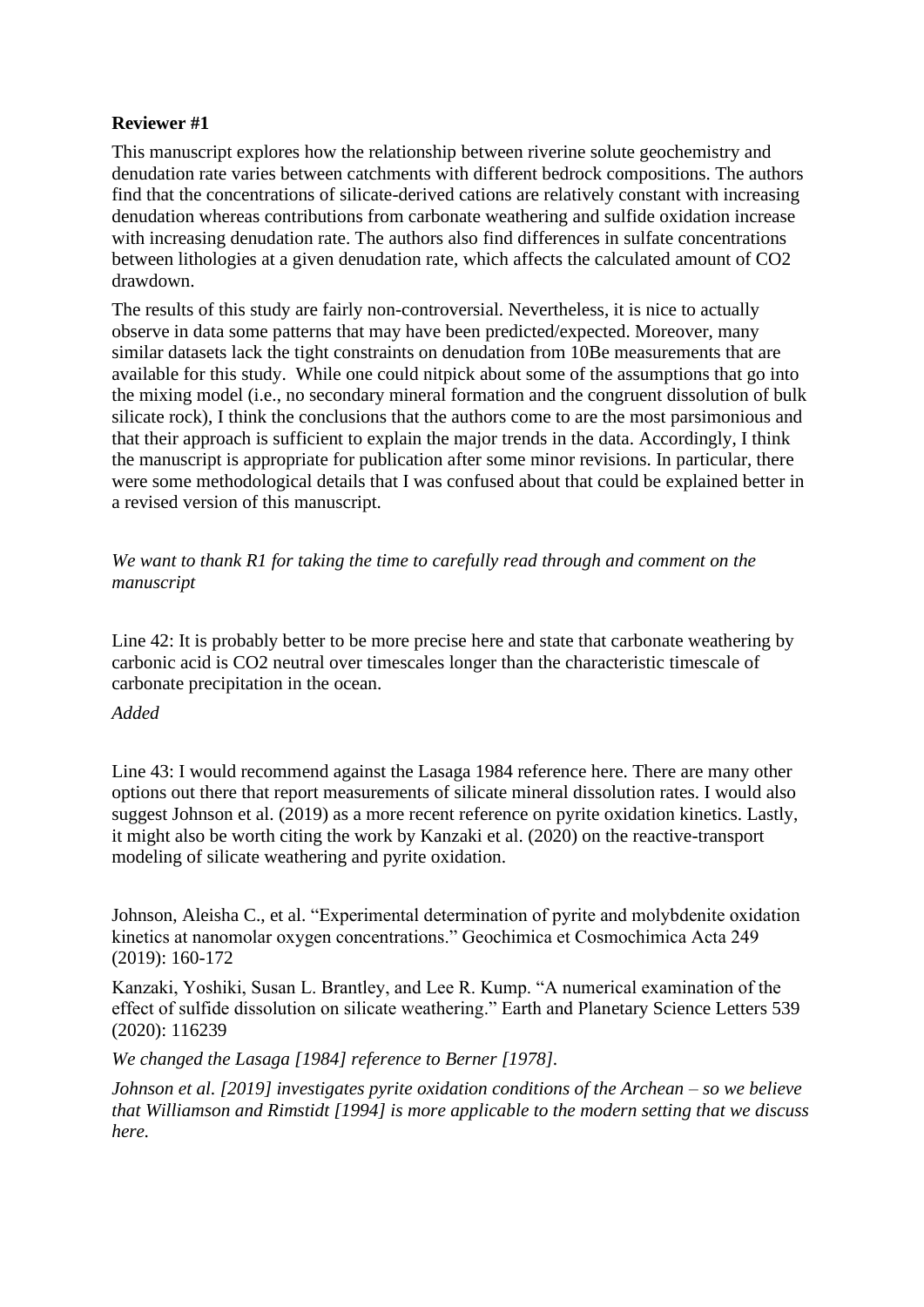*The work of Kanzaki et al. [2020] is very interesting, but it goes into details of the coupling between silicate and sulfide weathering that is beyond the scope of this conceptual introduction.*

Line 50: It might make sense to cite Ibarra et al. 2016 here as well as it also compares basaltic and granitic weathering fluxes.

Ibarra, Daniel E., et al. "Differential weathering of basaltic and granitic catchments from concentration–discharge relationships." Geochimica et Cosmochimica Acta 190 (2016): 265- 293.

*Added*

Line 144: My interpretation is that, depending upon the geologic map data, one of three different potential silicate end-members was used for each river sample as opposed to, for example, trying all three different silicate end-members for each catchment. I would appreciate a very clear statement about which data constraints were applied to which catchments just to avoid any confusion.

*We revised the description of the inversion which hopefully clarifies the point.*

Line 184: "We corrected all major elements for atmospheric inputs…". I am confused by this. I thought that rainwater was an end-member in the set of mixing equations described at the start of section 3.2. This sentence here makes it sound like the data were corrected for rainwater contributions and then inverted for carbonate vs. silicate contributions. It would be helpful if the authors could clarify their exact approach.

*Thanks for the comment. Indeed, the phrasing was not very clear. We changed it to say "For the cyclic endmember, we used a volume weighted average of rainwater compositions from the eastern flank of Gongga Shan"*

Line 192: "…we did not consider the hot spring end-member in finding the best-fit model in the inversion". This confused me. The start of section 3.2 describes a four end-member mixing model (silicate, carbonate, rain, and hydrothermal inputs). However, this sentence makes it seem like hydrothermal inputs were completely ignored such that the authors actually use a three end-member mixing model. If that is the case, I think it is very confusing to describe a hydrothermal end-member only to ultimately ignore it. Again, it would be helpful if the authors could clarify exactly how potential hydrothermal contributions were considered.

*This sentence was very unclear. Following your comments and those from R2 we revised the description of the inversion which hopefully clarifies this point.*

Line 284: I am not sure if the authors \*have\* to make this argument that concentrations are proportional to fluxes. I think it is best to stick to what is actually measured (i.e., concentrations and concentration ratios) as opposed to making untested assumptions about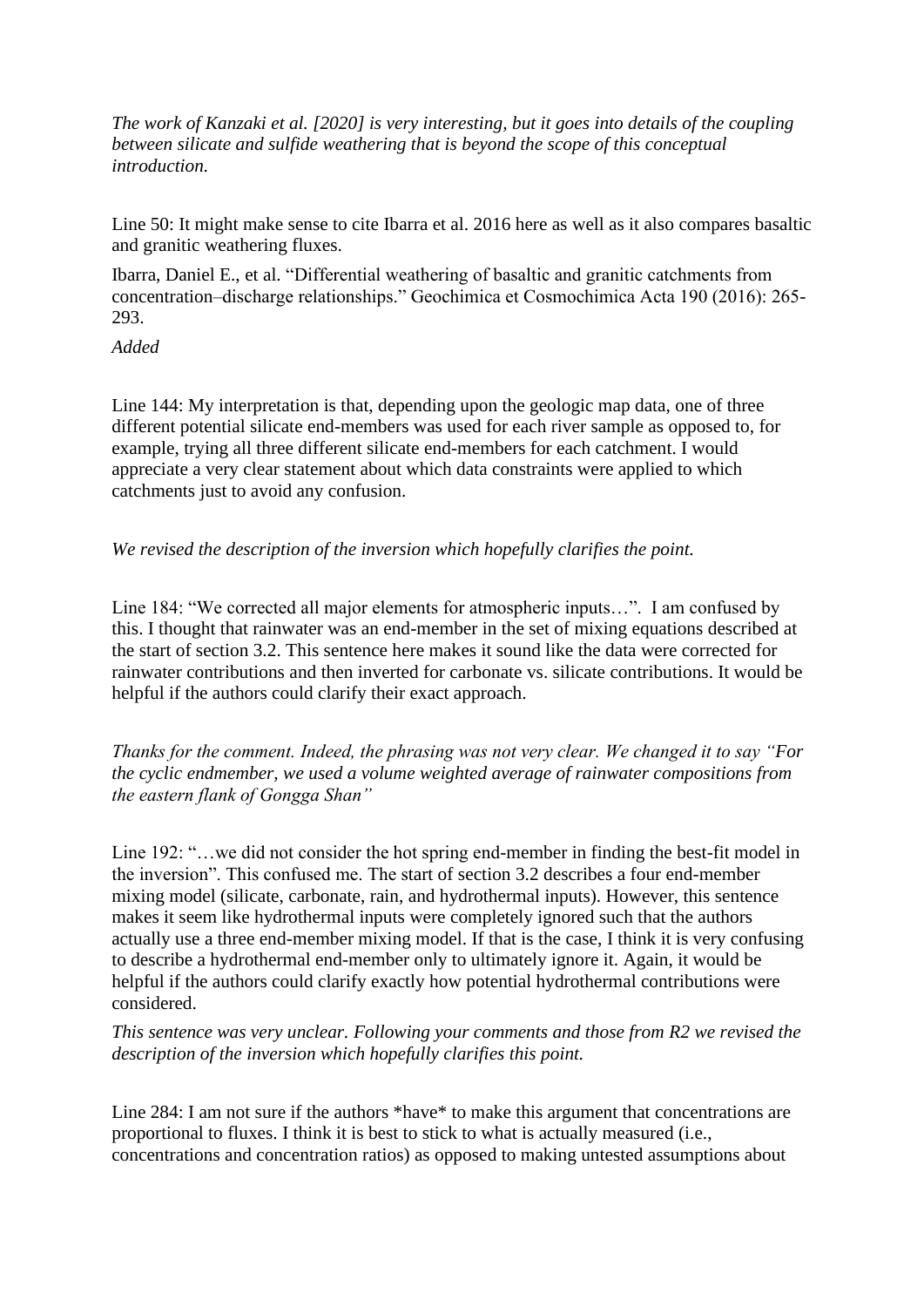discharge variations based on imperfect proxies (mean annual rainfall) that do vary quite considerably (factor of 3) given the range of concentration variability.

*A similar point was made by R2 and the lack of runoff data remains one of the primary limits of this study. Assuming that the range of precipitation values reflects – at least to first order – the expected range of runoff, we can estimate the likely importance of differences in runoff between catchments. Approximating weathering fluxes by using the mean annual precipitation does not change the observed pattern of the data with respect to denudation rates substantially (see new Figure A5). It therefore seems likely that runoff differences play a minor role in modulating the observed variability of water chemistry with denudation in the study area. We now write: "Further, there is no co-variation between precipitation and denudation rate (Fig. 2B, Table S1). Finally, the first-order patterns described above do not change substantially when we consider 'approximate weathering fluxes' that are obtained by using mean annual precipitation values as a proxy for runoff (Fig. A5). Therefore, it is unlikely that differences in runoff between catchments strongly affect our data, and we interpret the observed patterns as reflecting the response of the weathering system to changes in denudation fluxes."*

Line 307: "... to the dissolution of soil waters by fluids from other parts of the landscape...". This sentence was confusing to me. I am not sure how fluids dissolve soil waters. I recommend that it be edited for clarity.

*Sorry for the confusion. This is a typo and meant to say "dilution".*

Line 316: It might make sense to cite Kemeny et al. 2021 here as well given that they also looked at seasonal changes in the carbonate weathering fraction at a similar site.

Kemeny, Preston Cosslett, et al. "Sulfate sulfur isotopes and major ion chemistry reveal that pyrite oxidation counteracts CO2 drawdown from silicate weathering in the Langtang-Trisuli-Narayani River system, Nepal Himalaya." Geochimica et Cosmochimica Acta/294 (2021): 43-69

*Added*